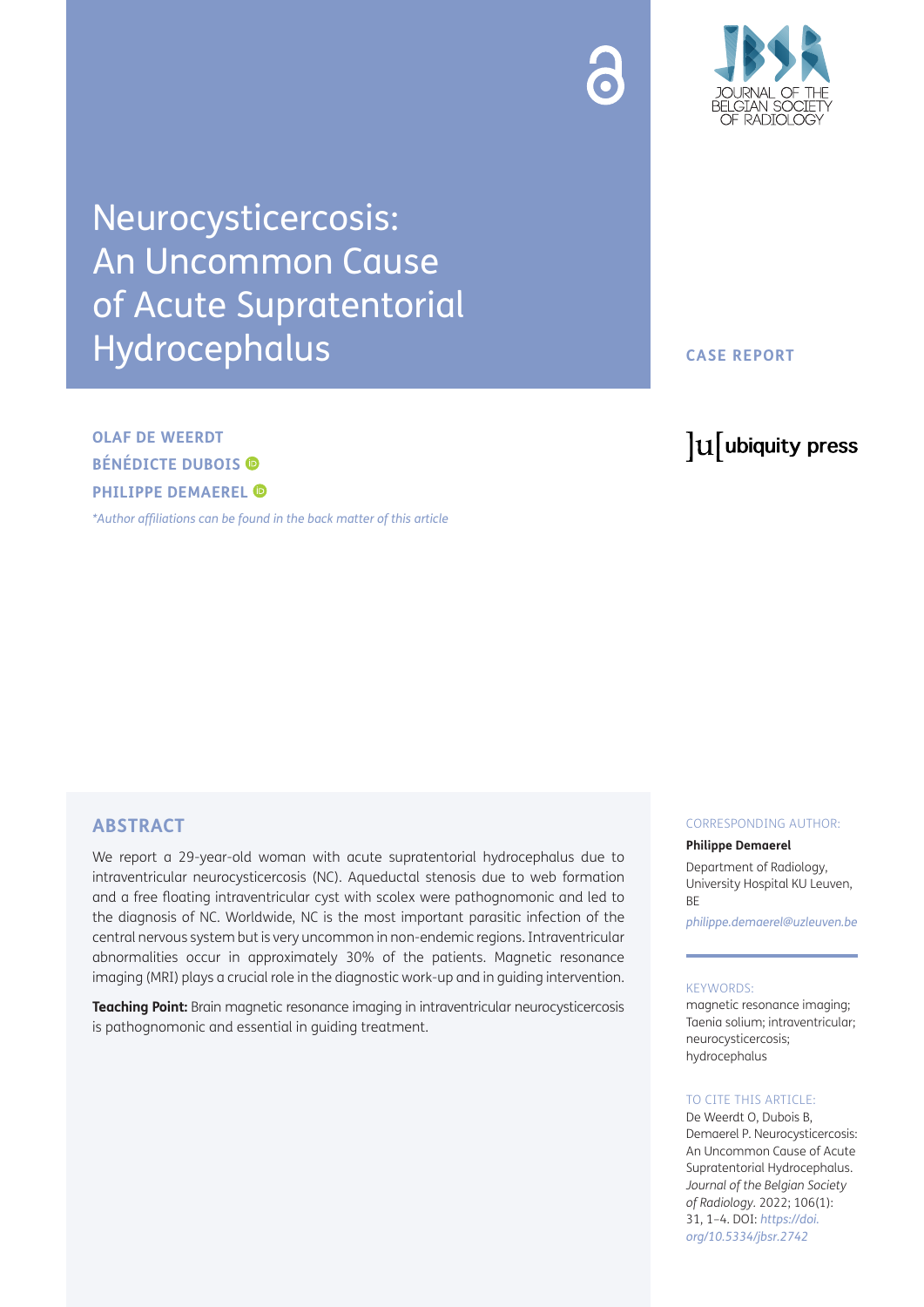# **INTRODUCTION**

NC is the most common parasitic infection of the central nervous system caused by the larval stage of the pork tapeworm Taenia solium. Increasing globalization, travelling, and migration has triggered the spread of NC in non-endemic regions. The cysts can be found in the parenchyma, in the subarachnoid space and/or in the ventricles. Ventricular cysts can cause cerebrospinal fluid (CSF) flow obstruction and/or arachnoiditis [\[1](#page-2-1)].

## **CASE REPORT**

A 29-year-old Nepalese woman, who has been living in Belgium for 14 years, presented to the emergency department with worsening headache. She described unilateral headaches since 10 days with nausea and vomiting, not responsive to analgesics.

The neurological examination was unremarkable. There was no evidence of papilledema.

Brain computed tomography (CT) showed dilatation of the supratentorial ventricles with signs of transependymal edema (**[Figure 1a](#page-1-0)**). A parenchymal calcification in the left occipital region was noticed. Brain MRI confirmed the acute triventricular hydrocephalus with aqueductal stenosis due to an intraluminal web (**[Figure 1b](#page-1-0)**). A lobulated cystic lesion was seen in the occipital horn of the right lateral ventricle containing a small solid eccentric nodule with diffusion restriction (**[Figure 2a–c](#page-2-2)**). There was no evidence of Gadolinium enhancement. Endoscopic ventriculostomy and septostomy under neuronavigation were performed. The changed location of the intraventricular cyst on the postoperative MRI confirmed its free-floating character (**[Figure 2d](#page-2-2)**).

Subsequently, medical treatment with antiparasitic therapy (Albendazole) and steroids was started for two weeks. The patient responded well to therapy and could leave the hospital after 10 days. Meanwhile the diagnosis of NC was confirmed by serological tests detecting Taenia solium antigen and antibodies (ELISA) in the CSF and serum.

#### **DISCUSSION**

NC is a brain infection caused by the encysted larval stage (cysticercus) of the pork tapeworm Taenia solium. According to the location in the brain there are two forms: parenchymal and extraparenchymal NC. Compared to the parenchymal form, patients with intraventricular and/or subarachnoid disease have a worse overall outcome with a higher morbidity and mortality [[1\]](#page-2-1).

Intraventricular NC occurs as the cysticerci reach the ventricles through the choroid plexus, where they may pass freely or become attached to the ependyma. Intraventricular infection appears to be more frequent than previously thought presenting in up to 30% of patients with NC [\[2](#page-2-3)].

CT is more sensitive in detecting calcified lesions but has limited sensitivity for identification of intraventricular cysts [[3\]](#page-2-4). In our patient the intraventricular cyst remained invisible on CT. The calcification represents the nodular calcified stage of NC.

Brain MRI is the modality of choice for the detection of extraparenchymal NC. 3D volumetric T2 weighted sequences have enhanced sensitivity for detection of cysticerci in the ventricles or subarachnoid spaces [\[4\]](#page-2-5). The intraventricular form of NC is a frequent cause of intracranial hypertension due to CSF outflow obstruction. Intraventricular cysts may be free floating and cause obstruction at the foramina of Monro, the Sylvian aqueduct, or the fourth ventricle and may lead to a rapid clinical deterioration. Intraventricular cysts are most common in the fourth and third ventricle and are less frequently seen in the lateral ventricles [5].

<span id="page-1-0"></span>

**Figure 1** Brain CT on admission shows marked dilatation of the lateral ventricles and third ventricle. Note the calcification in the occipital lobe (**A**, arrow). The 3D CISS imaging-sequence demonstrates the aqueductal stenosis due to an intraluminal web (**B**, arrow).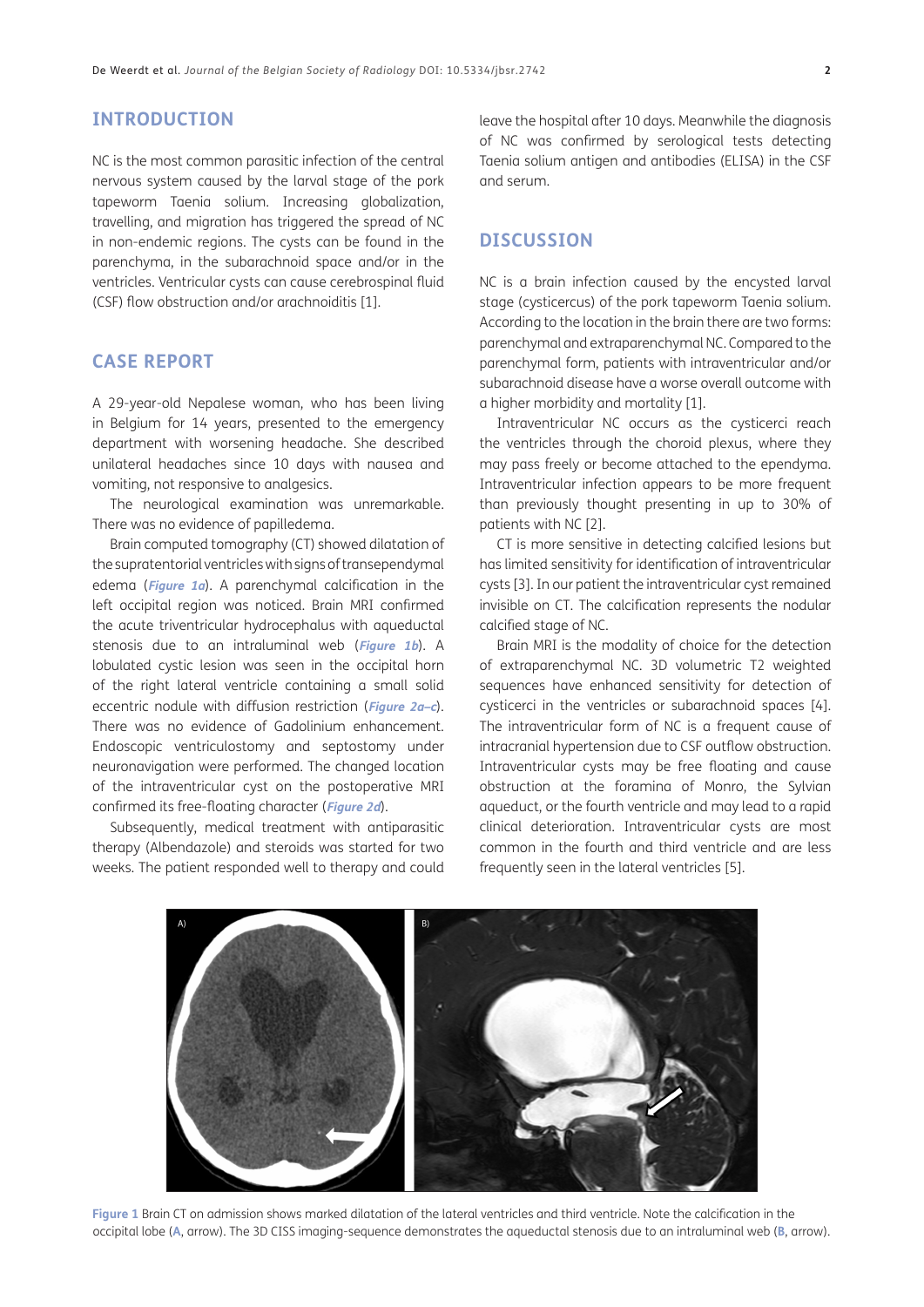

**Figure 2** Brain MRI shows an intraventricular cyst with an eccentric nodule, representing the scolex (**A**, arrow). Note the diffusion restriction of the scolex (**B**, **C**, arrow). Following ventriculostomy the location of the floating cyst was slightly different (**D**, arrow).

<span id="page-2-2"></span>Diffusion-weighted images typically demonstrate diffusion restriction in the scolex which is visible as an eccentric dot in the cyst [[6\]](#page-2-6). This finding is typically seen in the vesicular and colloidal-vesicular stage of NC. The aqueductal stenosis in our patient was due to the presence of a web, most likely secondary to arachnoiditis. Intraventricular cysts may also become adherent to the ependymal wall of the ventricle and result in ependymitis following cyst involution that may lead to intraventricular compartmentalization and make CSF diversion more problematic [[2\]](#page-2-3). The differential diagnosis of an intraventricular cystic lesion includes neoplastic and infectious lesions but the demonstration of a diffusion restrictive scolex is pathognomonic for intraventricular NC.

## **CONCLUSION**

Intraventricular NC is a rare cause of acute obstructive hydrocephalus. With increased international travel and immigration, one should consider NC as a possible etiology. The demonstration of a diffusion restrictive scolex on brain MR imaging is pathognomonic for NC.

# **COMPETING INTERESTS**

The authors have no competing interests to declare.

## <span id="page-2-0"></span>**AUTHOR AFFILIATIONS**

#### **Olaf De Weerdt**

Department of Radiology, University Hospitals Leuven, BE

**Bénédicte Dubois** *[orcid.org/0000-0003-0604-8702](https://orcid.org/0000-0003-0604-8702)* Department of Neurology, University Hospitals Leuven, BE **Philippe Demaerel** *[orcid.org/0000-0002-6678-0519](https://orcid.org/0000-0002-6678-0519)* Department of Radiology, University Hospital KU Leuven, BE

# **REFERENCES**

- <span id="page-2-1"></span>1. **Garcia HH, Nash TE, Del Brutto OH.** Clinical symptoms, diagnosis, and treatment of neurocysticercosis. *Lancet Neurol.* 2014; 13(12): 1202–15. DOI: *[https://doi.](https://doi.org/10.1016/S1474-4422(14)70094-8) [org/10.1016/S1474-4422\(14\)70094-8](https://doi.org/10.1016/S1474-4422(14)70094-8)*
- <span id="page-2-3"></span>2. **Cuetter AC, Andrews RJ.** Intraventricular neurocysticercosis: 18 consecutive patients and review of the literature. *Neurosurg Focus*. 2002; 12: 1–6. DOI: *[https://](https://doi.org/10.3171/foc.2002.12.6.6) [doi.org/10.3171/foc.2002.12.6.6](https://doi.org/10.3171/foc.2002.12.6.6)*
- <span id="page-2-4"></span>3. **Kimura-Hayana ET, Higuera JA, Corona-Cedillo R,** et al. Neurocysticercosis: Radiologic-pathologic correlation. *RadioGraphics.* 2010; 30: 1705–1719. DOI: *[https://doi.](https://doi.org/10.1148/rg.306105522) [org/10.1148/rg.306105522](https://doi.org/10.1148/rg.306105522)*
- <span id="page-2-5"></span>4. **Robbani I, Razdan S, Pandita KK.** Diagnosis of intraventricular cysticercosis by magnetic resonance imaging: Improved detection with three-dimensional spoiled gradient recalled echo sequences. *Australian Radiology.* 2004; 48(2): 237–239. DOI: *<https://doi.org/10.1111/j.1440-1673.2004.01279.x>*
- 5. **Bonaventura RD, D'Alessandris QG, Lauretti L.** Surgical case of subacute headache in a young Latin American woman. *BMJ Case Rep*. 2019; 12: e228459. DOI: *[https://doi.](https://doi.org/10.1136/bcr-2018-228459) [org/10.1136/bcr-2018-228459](https://doi.org/10.1136/bcr-2018-228459)*
- <span id="page-2-6"></span>6. **Santos GT, Leite CC, Machado LR, McKinney AM, Lucato LT.** Reduced diffusion in neurocysticercosis: Circumstances of appearance and possible natural history implications. *AJNR Am J Neuroradiol.* 2013; 34: 110–116. DOI: *[https://](https://doi.org/10.3174/ajnr.A3198) [doi.org/10.3174/ajnr.A3198](https://doi.org/10.3174/ajnr.A3198)*